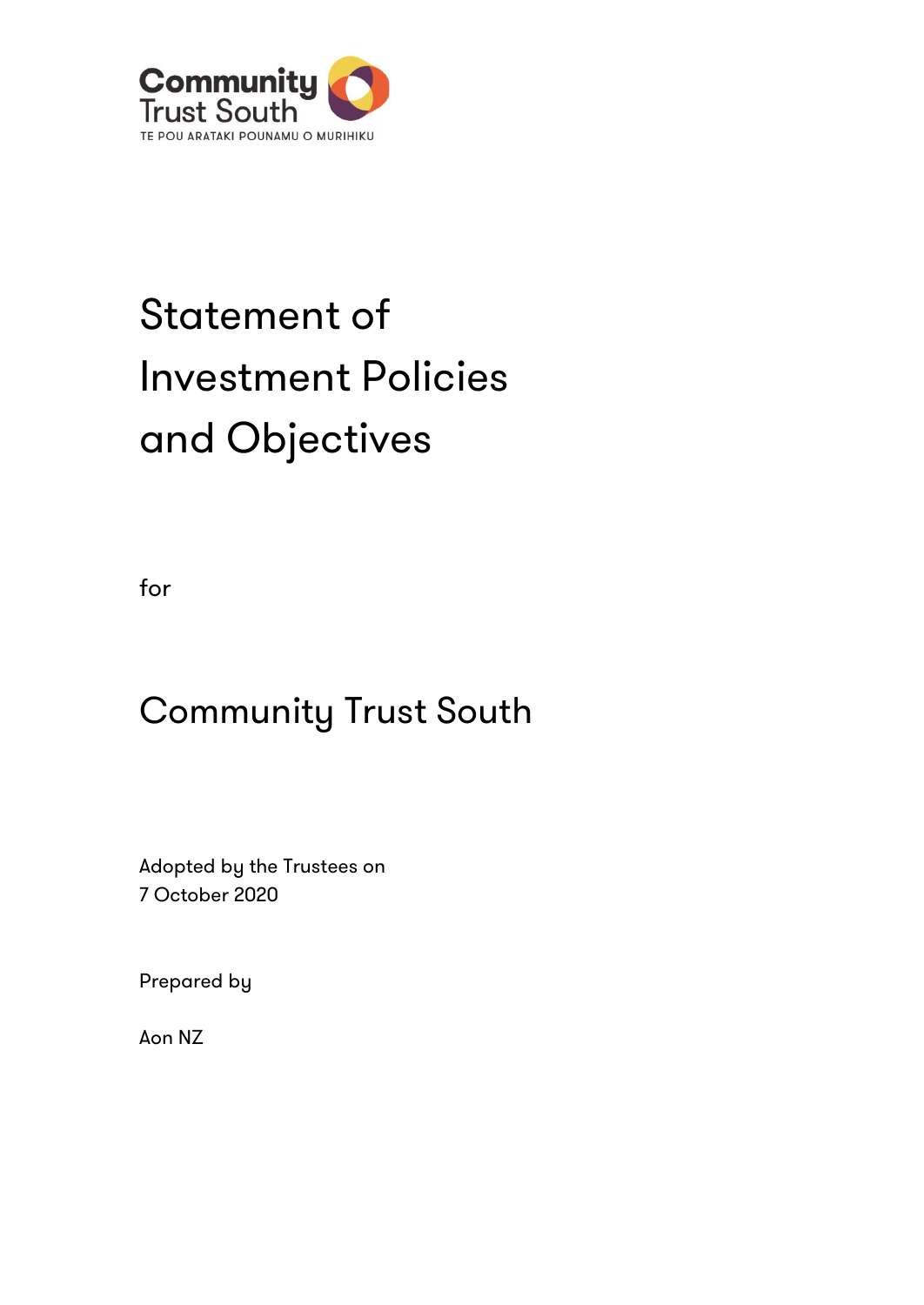## 1 Introduction

#### 1.1 PURPOSE

The purpose of this Statement of Investment Policy and Objectives (SIPO) is to document the decisions of the Trustees in respect of the investment of the assets of Community Trust South (the "Trust").

This document provides all parties involved in the management of the assets of the Trust (the "Portfolio") with a working document that clearly identifies the investment objectives, investment strategy, performance measurement criteria and the constraints to be observed.

The investment management process is to be implemented in accordance with:

- the Trust Deed; and
- the Trustee Act 1956, especially the Prudent Person requirements of that Act

#### 1.2 RESPONSIBILITIES

The Trustees are responsible for the investment of the Portfolio. The Trustees shall:

- determine the long-term objectives for investment of the Portfolio,
- determine the investment strategy for the Portfolio, including setting the benchmark asset allocation and trading ranges;
- determine the number of investment managers to be used and appoint the investment managers; and
- appoint an Investment Committee and an external Investment Consultant to perform the functions set out below;

The Investment Committee shall:

• make recommendations to the Trustees on the long-term objectives for investment of the Portfolio;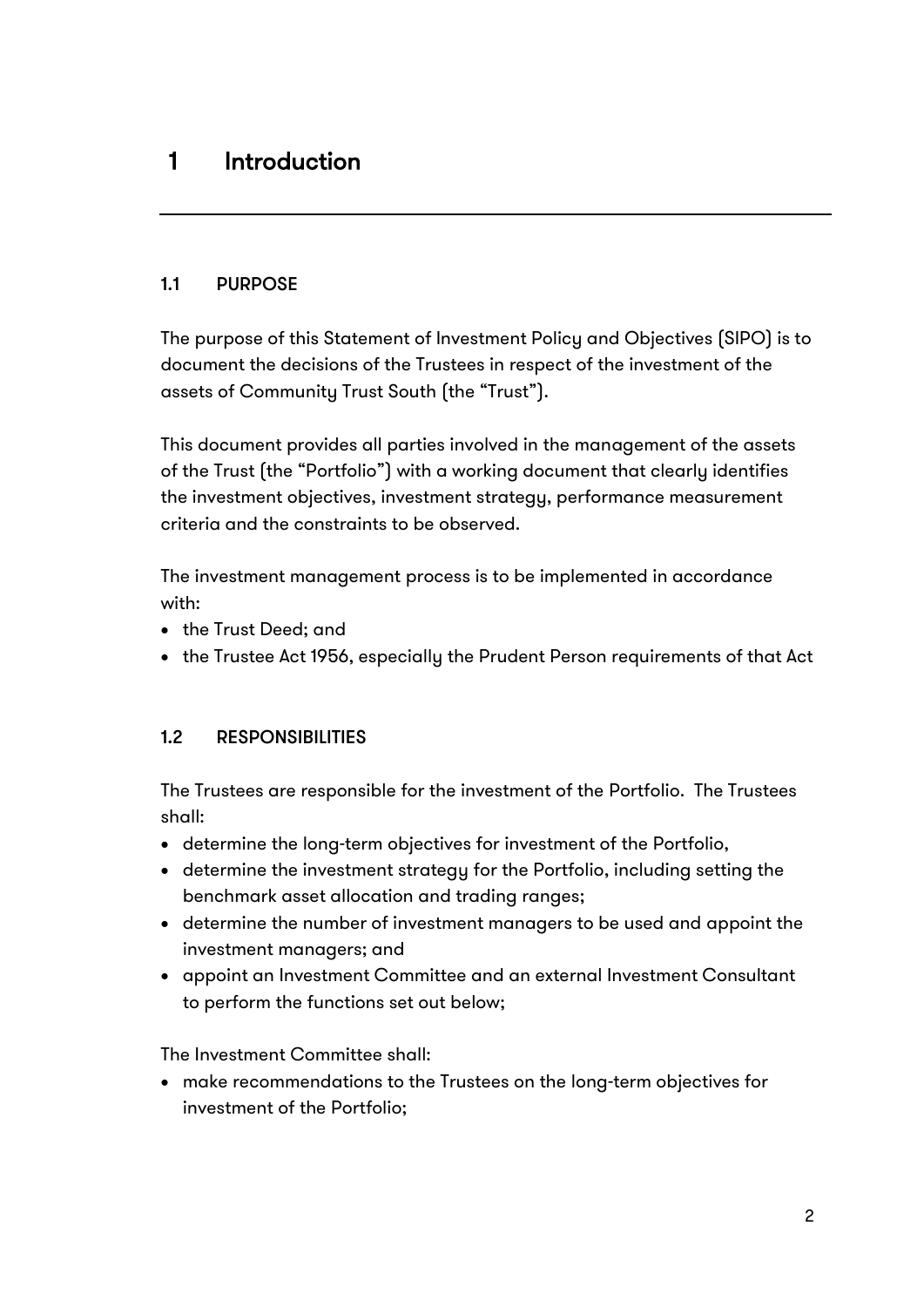- make recommendations to the Trustees on the investment strategy for the Portfolio, which includes the benchmark asset allocation and trading ranges;
- make recommendations to the Trustees on the number of investment managers to be used and on the appointment of investment managers;
- determine the guidelines and constraints for the investment managers for the management of the assets;
- establish performance objectives for the investment managers;
- monitor the performance of the investment managers against their performance objectives;
- monitor the performance of the Portfolio against its long-term objectives;
- ensure that the assets of the Trust are invested in accordance with the SIPO; and
- review this SIPO at least every year.

The Investment Consultant shall:

- provide advice to the Trustees and the Investment Committee on:
	- o the appropriate investment strategy for the Portfolio;
	- o the selection of appropriate investment managers;
	- o the performance of the Portfolio towards its long term objectives and the investment managers' performance against their performance objectives;
	- o periodic rebalancing of the Portfolio relative to the benchmark asset allocation;
	- o any changes that affect the way the Portfolio is or should be invested
- provide monthly reports to the Investment Committee assessing the performance of the Portfolio against its long-term objectives and the investment managers against their performance targets;
- participate with the Investment Committee in the regular review of this SIPO.

The Investment Managers shall:

- invest the assets of the Trust in accordance with the agreed mandates;
- provide such reporting as is agreed with the Trustees;
- advise the Trustees in writing of any changes in the investment objectives, guidelines or constraints of any pooled investment vehicle in which the Portfolio is invested;
- as requested by the Trustees, attend meetings of the Investment Committee to discuss investment performance.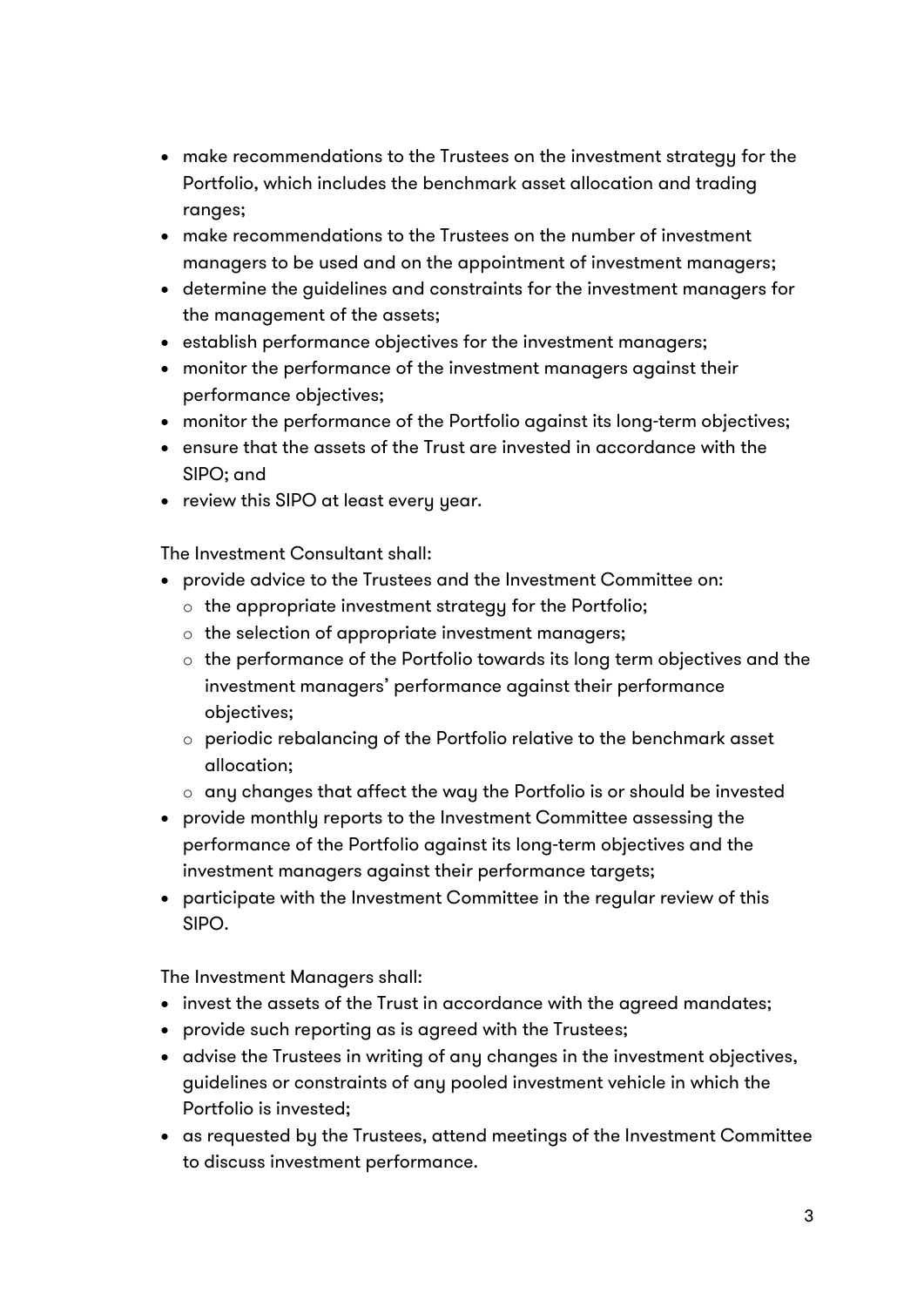The General Manager is responsible for the implementation of the investment strategy in accordance with the SIPO.

#### 1.3 SIPO REVIEW

This SIPO will be formally reviewed at least annually, taking into account a number of factors including changes in investment markets and in investment opportunities, or changes to investment managers. An ad hoc review may be initiated if the Trustees deem it appropriate.

Any changes to the SIPO must be approved by the Trustees.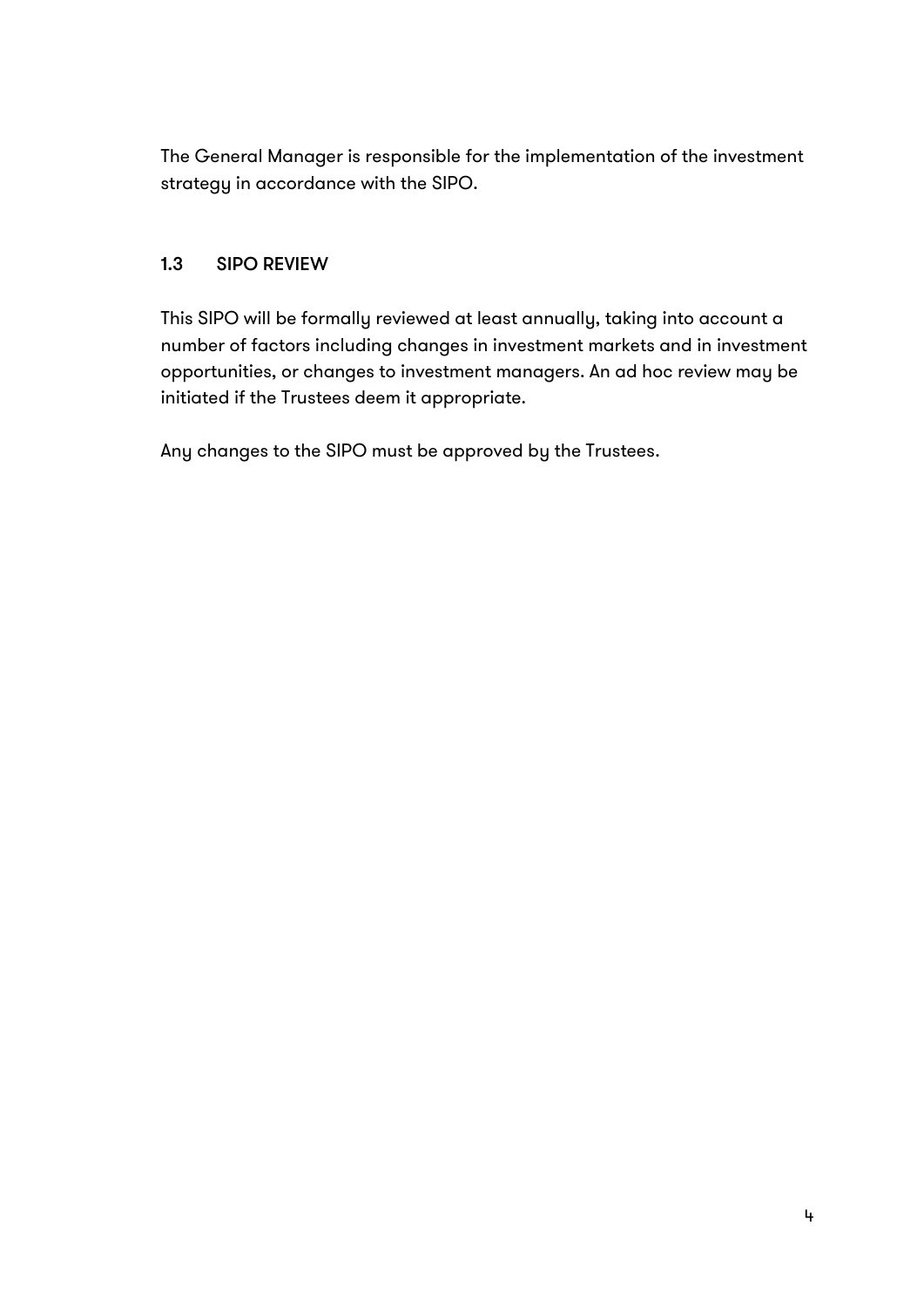#### 2.1 BACKGROUND

The Trust is a community owned grant-making organisation created from the community's former ownership of Trust Bank Southland. The sale of the shareholding in the Bank in 1996 formed the basis of the Portfolio.

The Trust supports charitable or non-profit groups and organisations in the Southland province and the Queenstown, Glenorchy, Arrowtown, Tapanui and Heriot areas, by giving grants and scholarships for projects, initiatives and services which benefit the community.

By protecting the Portfolio and being responsible when grant making, the Trust is expected to continue indefinitely.

#### 2.2 ASSETS

The current assets available for investment are approximately \$224m (31 October 2020).

The capital base of the Trust was set at \$158.46m as at April 1996. The capital base is adjusted each year to allow for the effects of inflation.

The current target for the inflation adjusted capital base of the Trust is \$254m (as at 31 October 2020).

#### 2.3 TAXATION

The Trust's investment income is subject to taxation rules for Community Trusts and therefore the Trust does not expect to pay New Zealand income tax on the investment income earned on the assets.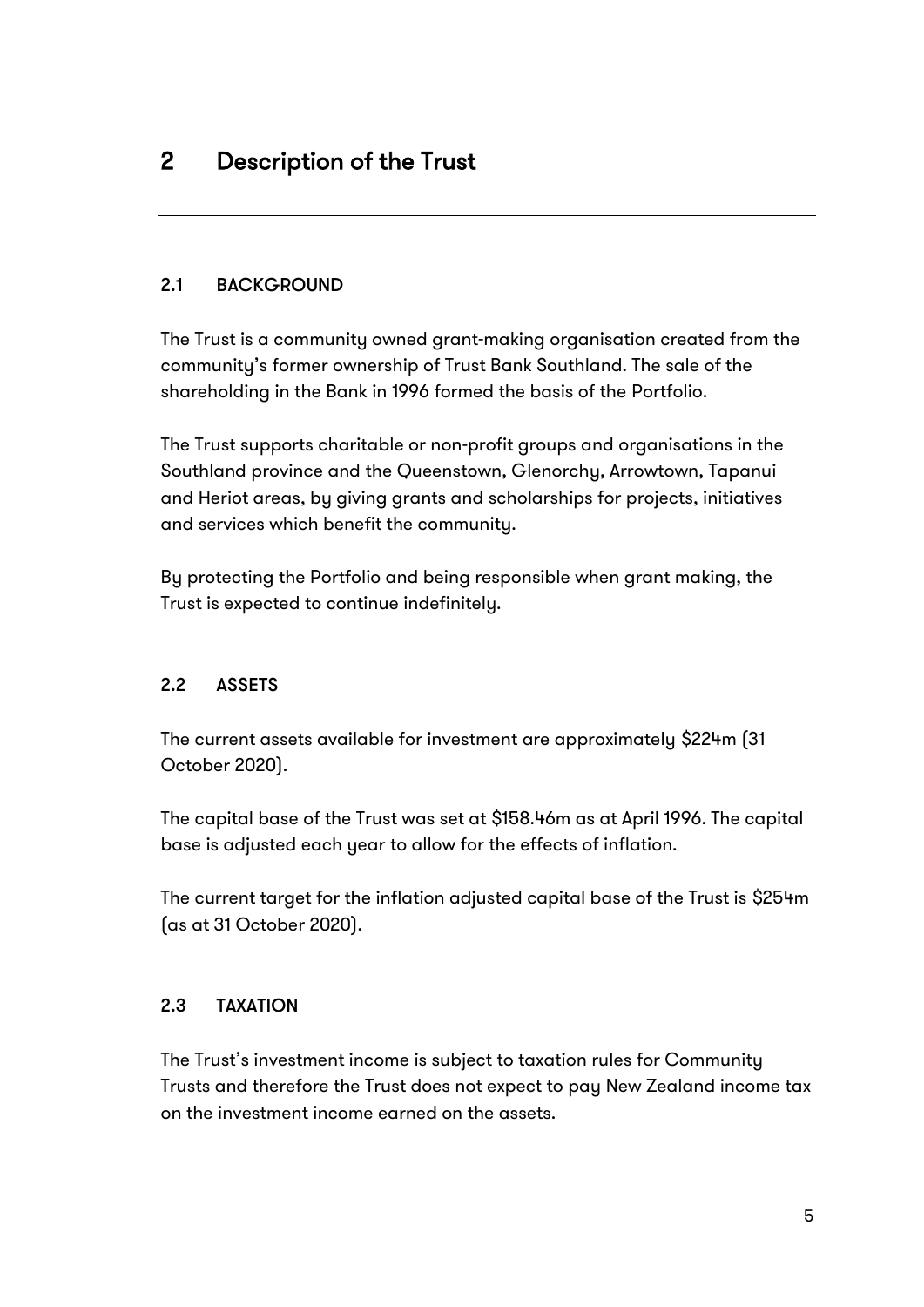The Trustees' investment philosophy is framed by a set of fundamental beliefs:

- Risk and return are related in the long term. Investment in high-risk asset classes will produce higher returns over the long term, with a greater chance of a negative return over the short term.
- Diversification is an important source of risk reduction.
- Asset allocation is the most important determinant of long term investment performance in a diversified portfolio.
- It is hard to increase portfolio returns through tactical asset allocation, and very few investors can do it consistently but prevailing market conditions do influence future returns.
- Exchange rates are not predictable in the short term but can be observed to trend around a long-term equilibrium.
- Investment returns are made up of income (dividend and coupon payments) and growth (capital gains), but it is the total return on the portfolio that matters in the long term.
- Long term investors can enhance returns through accessing the liquidity premium.
- A responsible and sustainable investment approach is important for an investor who is investing inter-generationally. In the long term, companies with strong Environmental, Social and Governance (ESG) practises perform better than those without.
- Investment markets are not perfectly efficient, so skilled active managers can theoretically provide higher gross returns than a passive approach over the long term.
- The role of bonds in a well-diversified portfolio is to provide regular income and liquidity and to reduce volatility.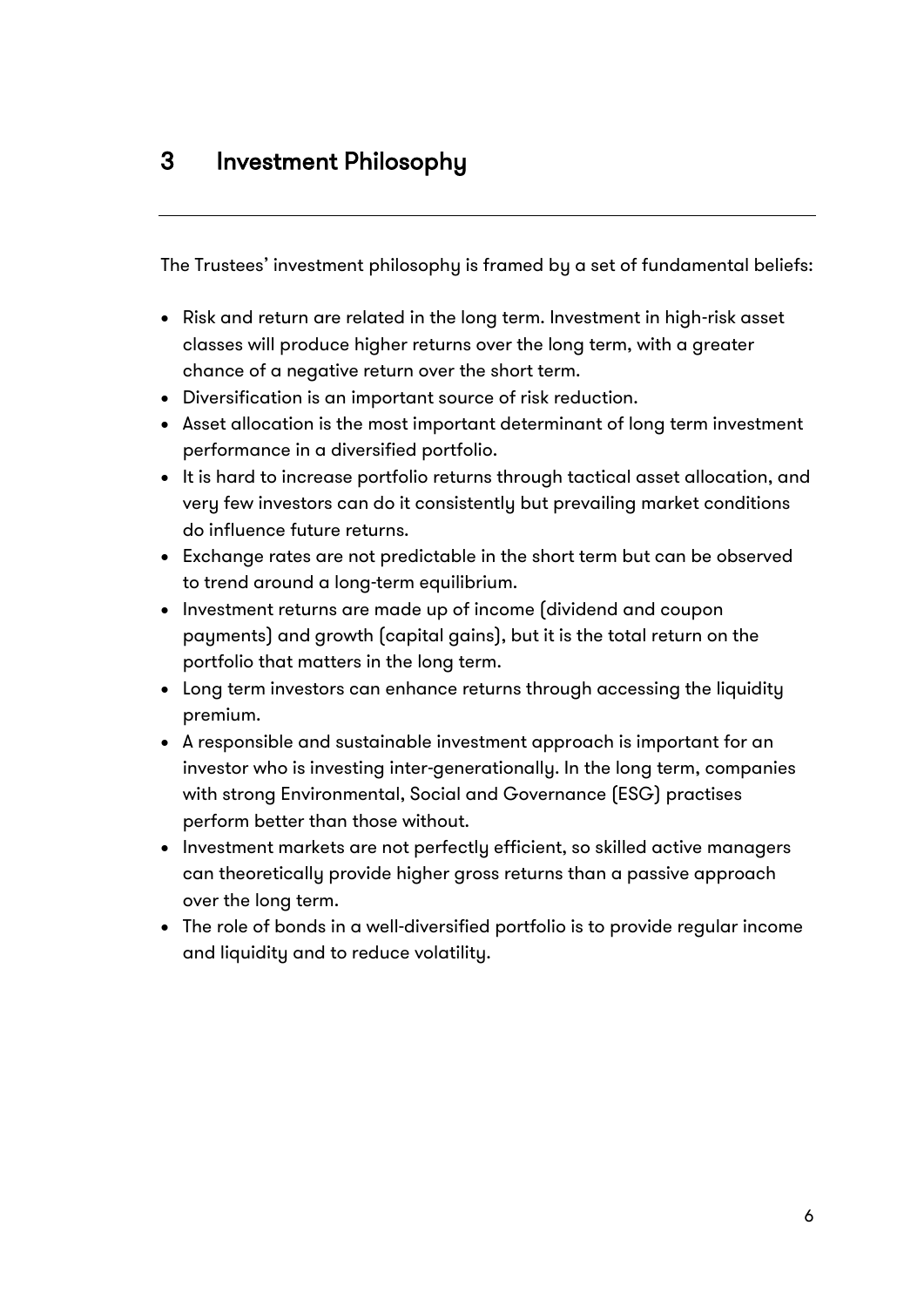### 4 Investment Objectives

#### 4.1 INVESTMENT POLICY OBJECTIVES

- 1. To generate sufficient returns (from dividend and interest income and from capital gains) to allow the Trust to meet its budgeted distributions and expenses.
- 2. To grow the Portfolio value in excess of inflation in order to restore it to the inflation-adjusted capital base level over the long term.
- 3. Once the inflation-adjusted capital base has been restored, the Trustees will seek to build, and then to maintain, an "investment fluctuation reserve" over and above the capital base. The Trustees will seek to maintain the investment fluctuation reserves at an optimal level of 10% above the adjusted capital base.

#### 4.2 INVESTMENT PERFORMANCE OBJECTIVES

The primary performance objective is to achieve a total return (after investment management fees) which is 4.0% in excess of inflation, as measured by the CPI, over rolling 10-year periods.

The Trustees acknowledge that this is a long-term objective and the Portfolio will be subject to short term volatility. A negative return can be expected to occur one year in every five years on average.

A secondary objective is to achieve a total return (after investment management fees) which exceeds the Benchmark Return (outlined in 4.3 below) by 0.7% p.a. over rolling three-year periods.

#### 4.3 BENCHMARK RETURN

The benchmark return is calculated as the return (before tax and investment management fees) that would have been earned had the assets been invested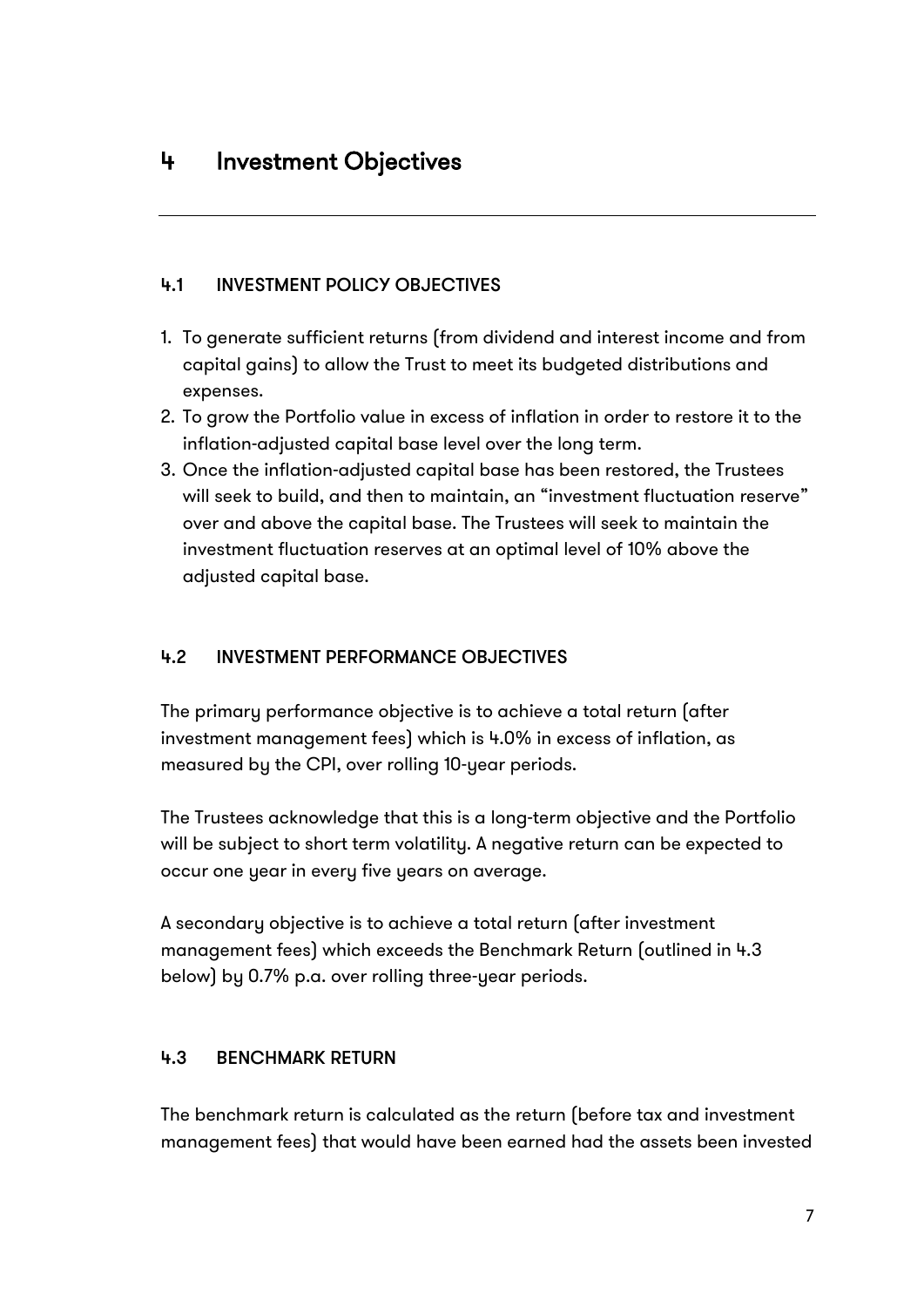according to the Benchmark Asset Allocation outlined in Section 5.2 and each asset class had earned the return of the index specified in 4.4 below.

#### 4.4 INDICES

The capital market indices to be used by the Trust are shown in the following table:

| <b>Asset Class</b>                  | Index                                                                              |
|-------------------------------------|------------------------------------------------------------------------------------|
| Domestic Shares                     | S&P/NZX 50 Index                                                                   |
| <b>Private Equity</b>               | n/a                                                                                |
| <b>Global Shares</b>                | MSCI All Countries World Index, 50%<br>hedged to NZ\$                              |
| Global Listed Property              | FTSE EPRA/NAREIT Developed Index - 100%<br>hedged to NZ\$                          |
| <b>Global Listed Infrastructure</b> | DJ Brookfield Global Infrastructure Index -<br>100% Hedged                         |
| <b>Growth Alternatives</b>          | S&P/NZX Bank Bills 90-Day Index + 4%                                               |
| NZ Cash                             | S&P/NZX Bank Bills 90-Day Index                                                    |
| <b>NZ Bonds</b>                     | S&P/NZX NZ Government Bond Index                                                   |
| <b>Global Bonds</b>                 | <b>Bloomberg Barclays Capital Global</b><br>Aggregate Index (100% hedged into NZD) |

These indices may differ from those used by the appointed investment manager.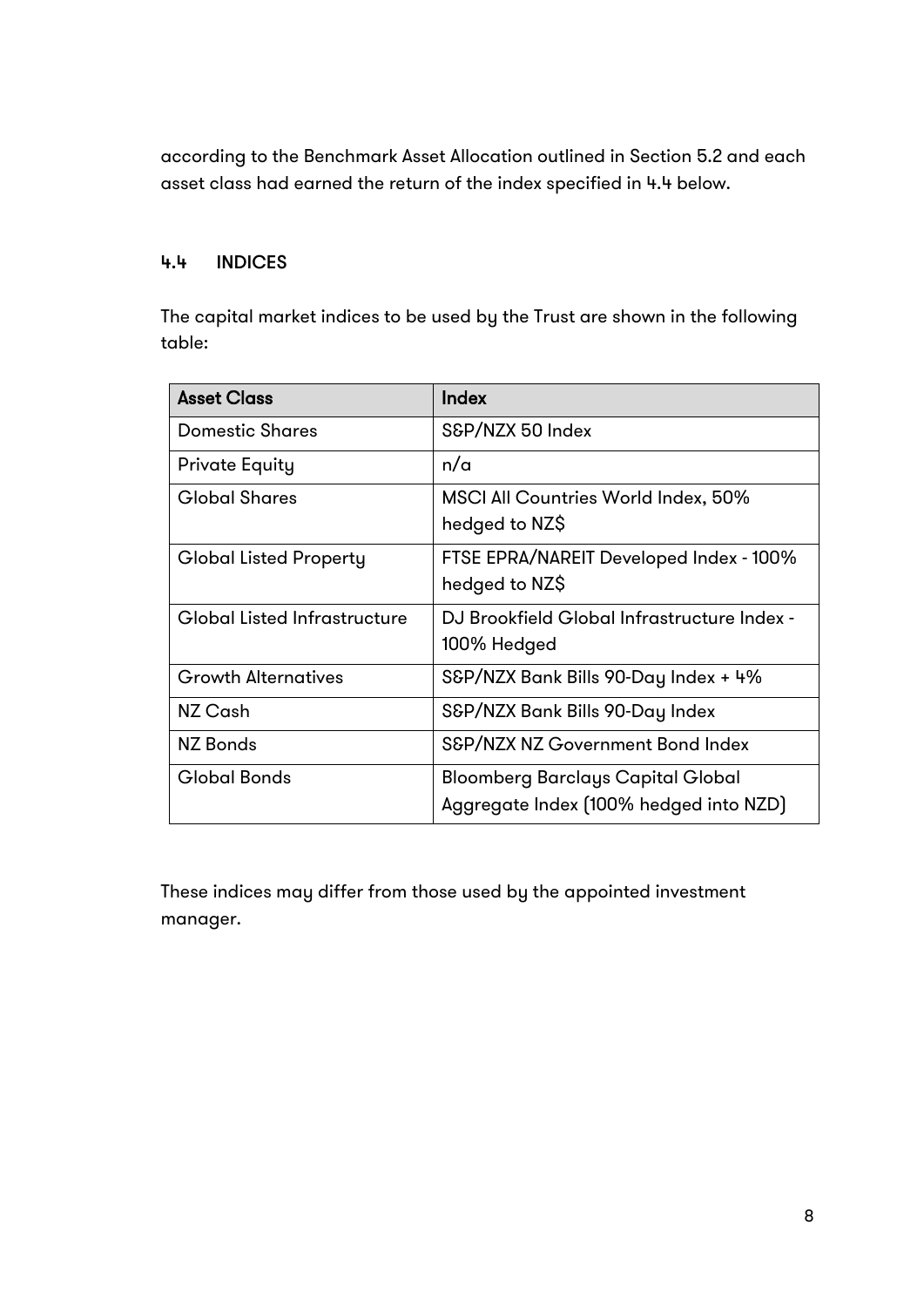#### 4.5 INVESTMENT MANAGERS' PERFORMANCE OBJECTIVES

The performance objectives for investment managers are as follows:

| <b>Asset Class</b>            | Performance Target (after fees) |  |
|-------------------------------|---------------------------------|--|
| <b>Domestic Shares</b>        | 2% p.a. above index             |  |
| <b>NZ Private Equity</b>      | 15% p.a.                        |  |
| <b>Global Shares</b>          | 1% p.a. above index             |  |
| <b>Global Listed Property</b> | 1% p.a. above index             |  |
| Global Listed Infrastructure  | 1% p.a. above index             |  |
| <b>Growth Alternatives</b>    | above index                     |  |
| NZ Cash                       | above index                     |  |
| <b>NZ Bonds</b>               | 0.4% p.a. above index           |  |
| <b>Global Bonds</b>           | 0.4% p.a. above index           |  |

Performance will be considered unsatisfactory if the Performance Target is not met over the life of the product for a Private Equity fund over rolling 12 month periods for Cash and over rolling three-year periods for all other asset classes.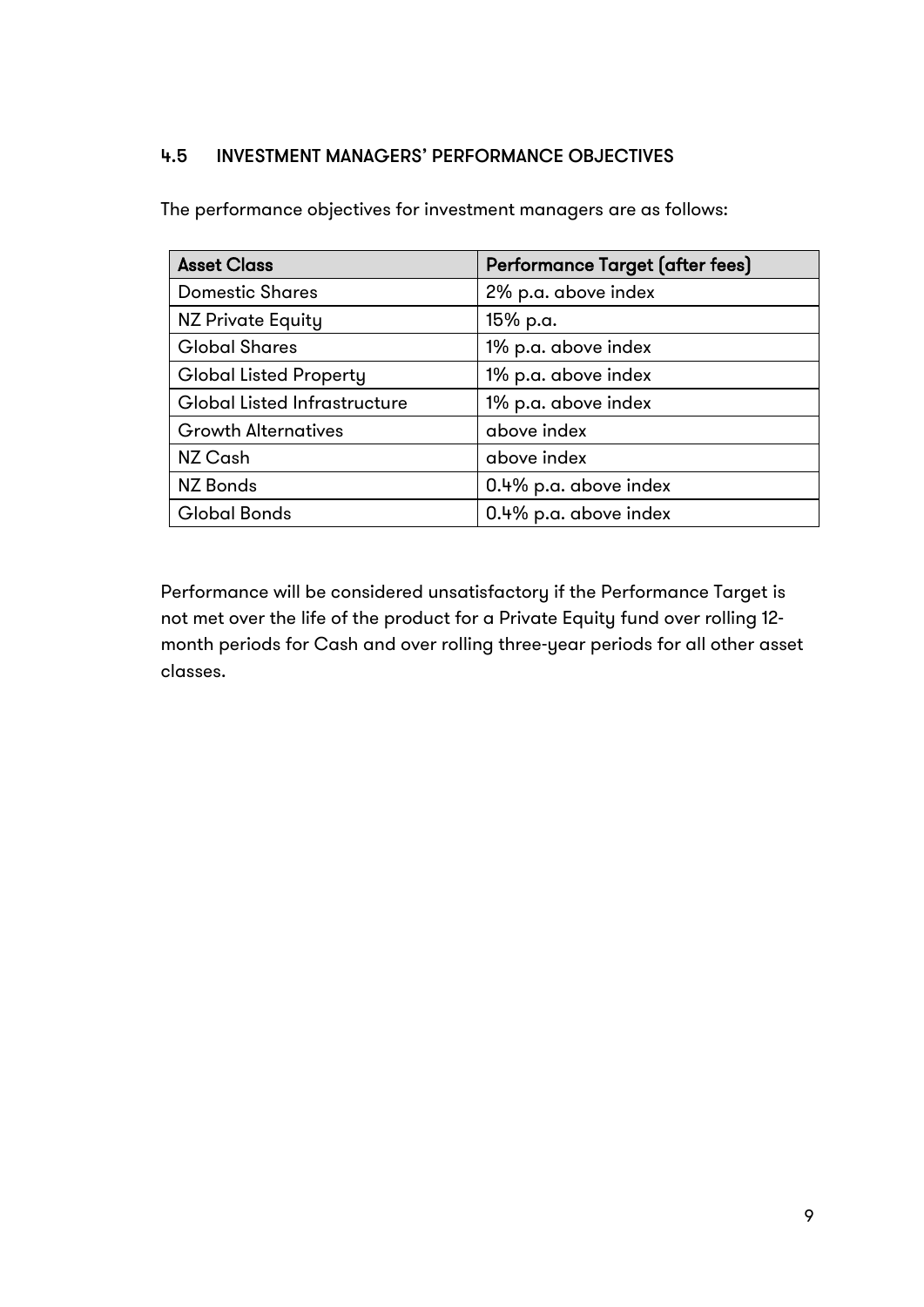#### 5.1 INVESTMENT MANAGERS

The Trustees' policy is that external investment professionals (the "Investment Managers") will manage the assets of the Trust and the Trustees have appointed a range of Investment Managers in specialist sector mandates. The Investment Managers have been selected for each sector based on their perceived ability to meet the performance targets.

The Trustees take advice from the Investment Committee and the Consultant in the selection and monitoring of the Investment Managers.

The Investment Managers will make all day to day investment decisions, subject to constraints imposed by the Trustees in Section 6 and any other internal constraints.

#### 5.2 BENCHMARK ASSET ALLOCATION

Given the objectives and the nature of the Trust, the capital will be invested based on the following long-term Benchmark Asset Allocation.

| <b>Sector</b>           | <b>Benchmark</b> | Range           |
|-------------------------|------------------|-----------------|
| <b>Growth Assets</b>    | 65%              | 57.5% - 72.5%   |
| <b>Domestic Shares</b>  | 12.5%            | $9\% - 16\%$    |
| NZ Private Equity*      | 10%              | $5% - 15%$      |
| <b>Global Shares</b>    | 30%              | $26\% - 34\%$   |
| Infrastructure/Property | 12.5%            | 10% - 15%       |
|                         |                  |                 |
| <b>Income Assets</b>    | 35%              | $27.5% - 42.5%$ |
| NZ Cash                 | 5%               | 4% - 10%        |
| <b>NZ Bonds</b>         | 7.5%             | $5\% - 10\%$    |
| <b>Global Bonds</b>     | 12.5%            | 10% - 15%       |
| NZ Loan                 | 10%              | $0\% - 10\%$    |

\*The private equity allocation has a broader trading range due to the illiquid nature of these investments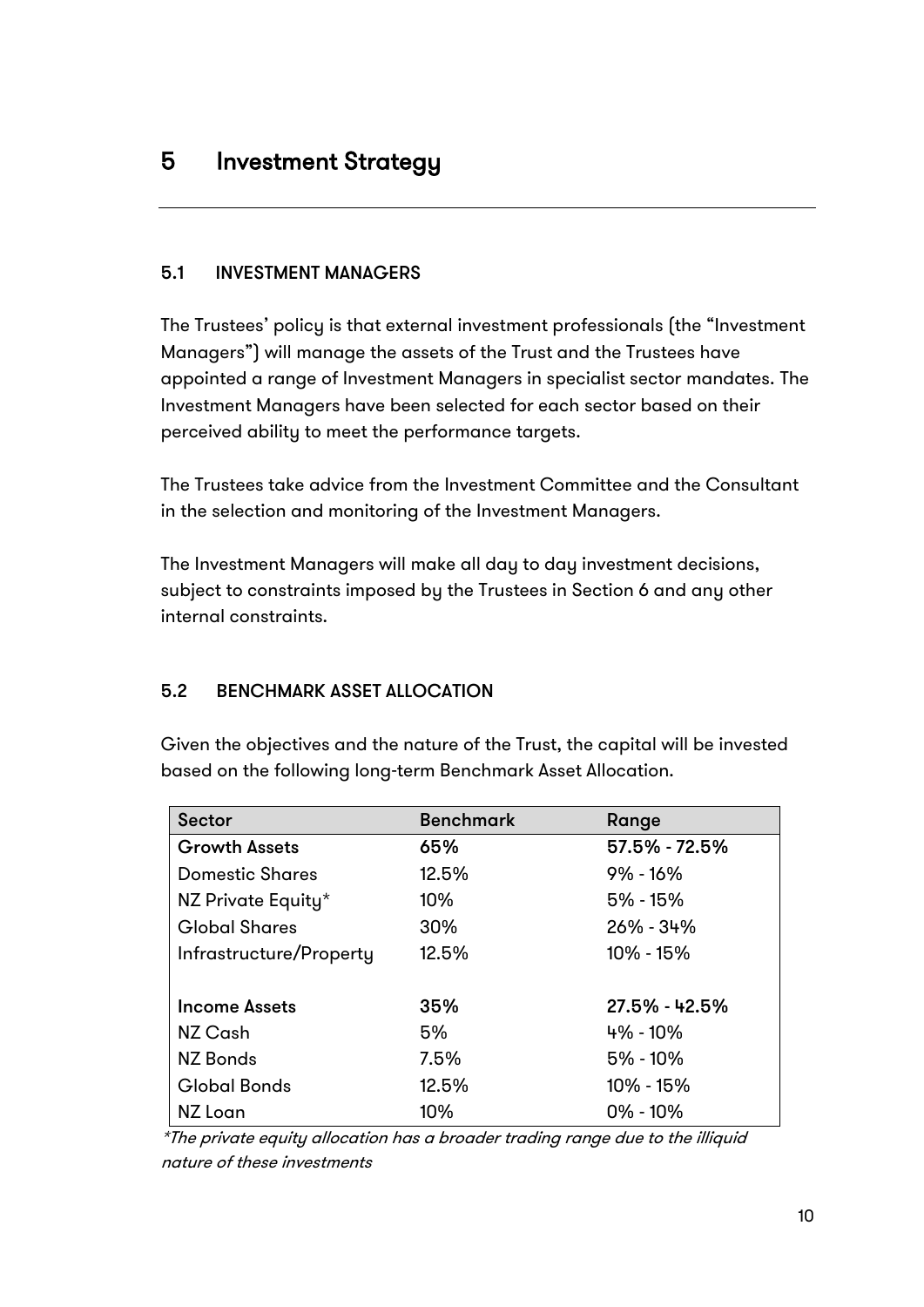The asset allocation of the Portfolio will generally be maintained within the ranges indicated in the table above in regular market conditions. However, if the Trust is disinvesting out of a particular investment during a period of distressed market conditions, the disinvested cash could be held in cash, bonds or an approved low risk alternative for a period of up to 6 months (i.e. an extended transition period) before either being reinvested into the same sector, or a potential revision of the SIPO. Distressed market conditions is defined as a fall of greater than 10% in any index set out in section 4.4 over a period of three months or less. Under these circumstances, any variation of up to 10% of capital outside the above permitted trading ranges caused by this extended transition is permissible.

#### 5.3 TACTICAL ASSET ALLOCATION

The asset allocation of the Portfolio will generally be maintained within the ranges indicated in the table above.

The Trustees will not seek to enhance Portfolio returns through the use of Tactical Asset Allocation, however prevailing market conditions may be taken into account when implementing portfolio changes or managing cash flows.

#### 5.4 PERMITTED INVESTMENTS

Subject to the Responsible Investment Policy set out in Section 6.1, the Investment Managers may invest in a broad range of Shares, Fixed Interest Investments, Property, Infrastructure, Cash and in Managed Funds. Securities may be listed or unlisted, and the Investment Managers may borrow, shortsell securities and use Derivative Products. Each Investment manager will operate within their own individual investment mandate approved by the Trustees.

#### 5.5 INVESTMENT STRATEGY REVIEW

The Trustees, with advice from the Investment Committee and the Consultant, review the appropriateness of the Investment Strategy on an on-going basis.

The Benchmark Asset Allocation will be formally reviewed at least every three years. An ad hoc review may be initiated if the Trustees deem it to be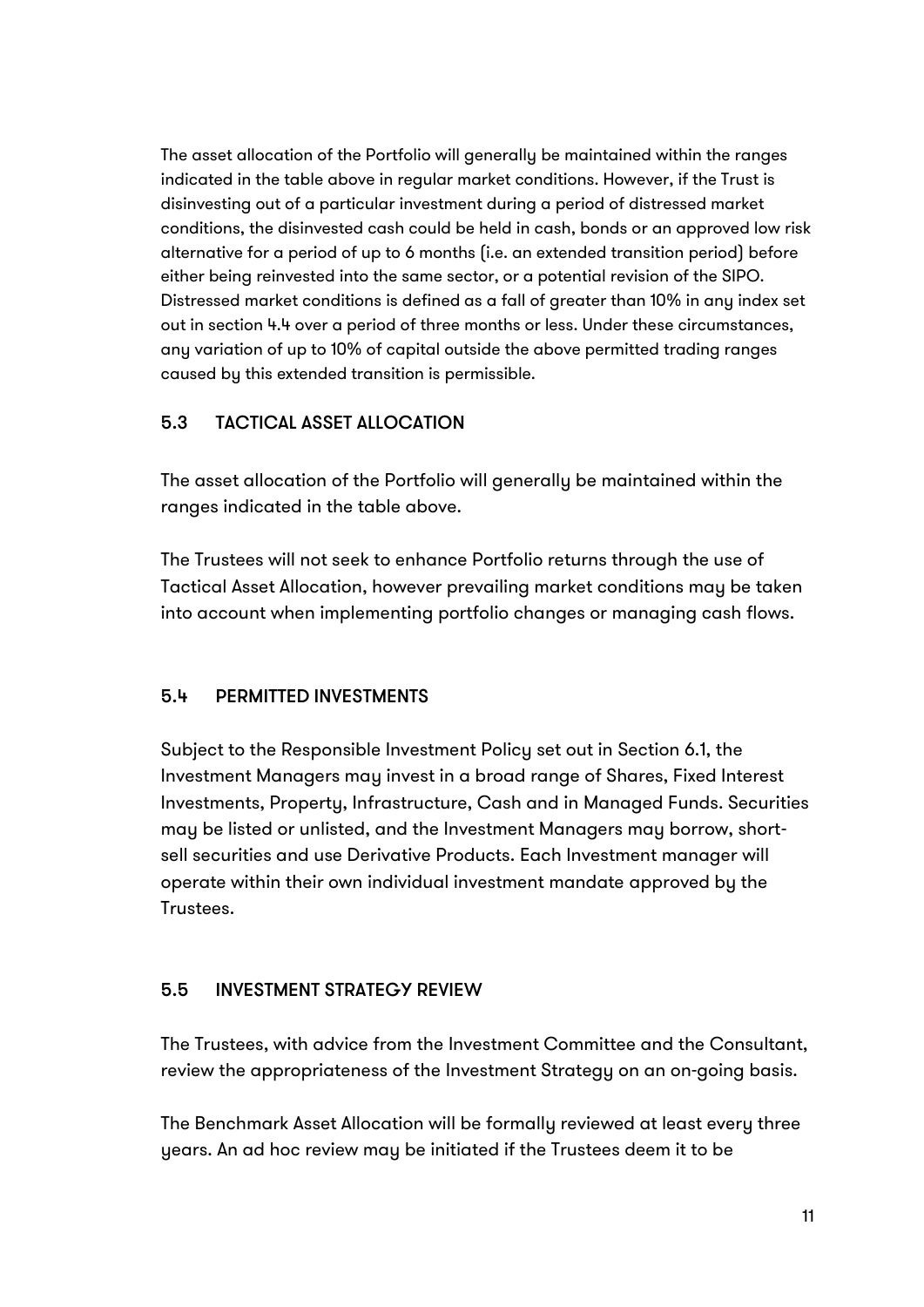appropriate as a result of factors such as changes in investment markets or in the objectives of the Trust. The Benchmark Asset Allocation was last reviewed in April 2020.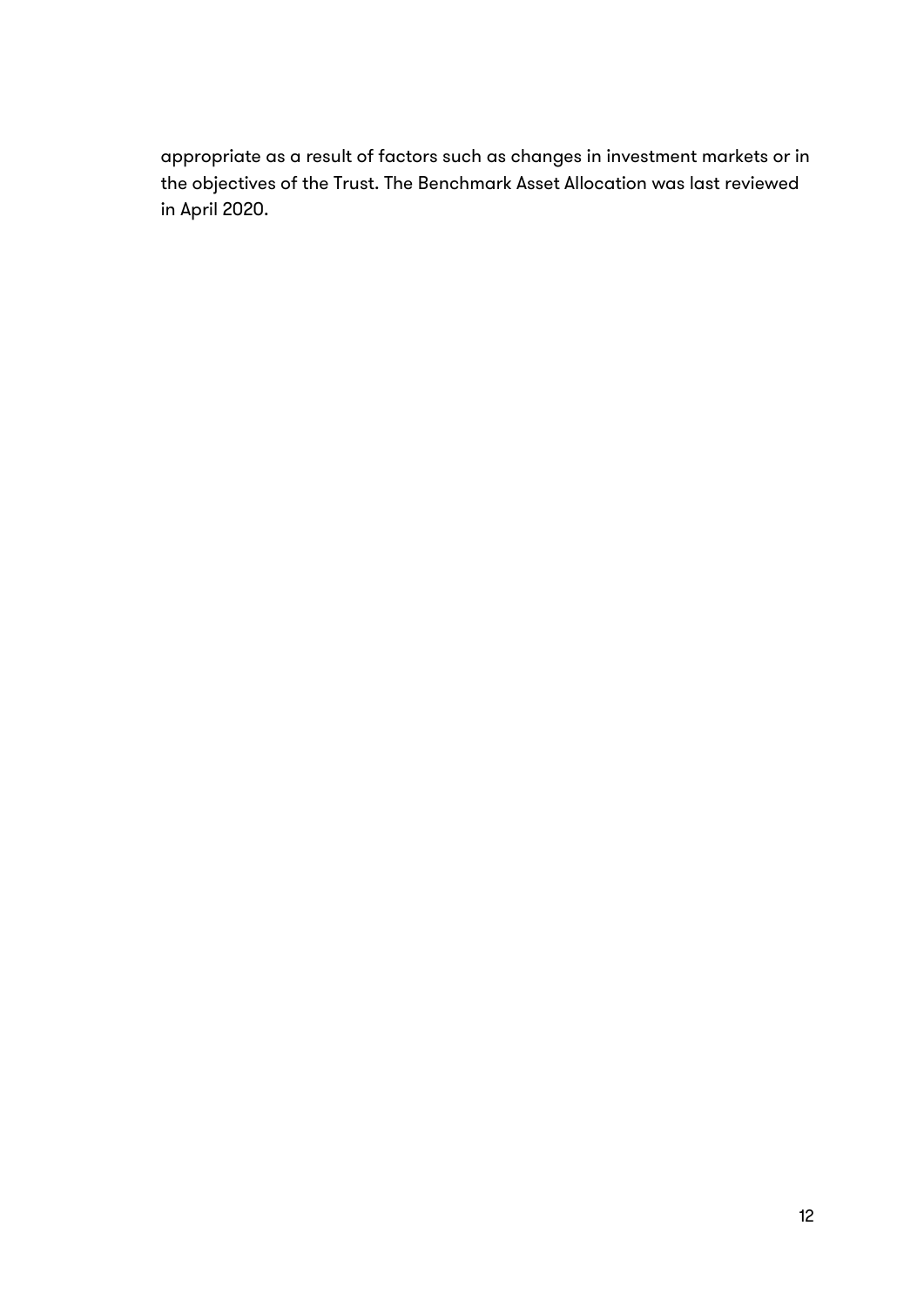#### 6.1 RESPONSIBLE INVESTMENT POLICY

The Trustees acknowledge that they are acting as a trustee for the beneficiaries of Community Trust South (the Trust), being the community within our area, and therefore should endeavour at all times to ensure that funds of the Trust are invested in a manner that is consistent with the values of that community.

At the same time, the Trustees are aware that they have a fiduciary responsibility to seek to maximise the investment returns on the Portfolio, subject to appropriate risk constraints. As a general policy, the Trust will not invest in any product where it is expected that doing so would have a significant detrimental impact on the Trust's investment performance.

Furthermore, the Trustees acknowledge that there are limitations on their ability to exclude any specific investments from the Portfolio, in particular where investment is through a pooled vehicle.

The Trustees believe that, over the long term, companies with strong Environmental, Social and Governance (ESG) practices will perform better than those without, since ESG factors have the potential to be significant drivers or barriers to profitability and shareholder value. This investment belief has been increasingly supported by empirical analysis globally over recent years, including improved investment returns and positive impact on company performance from engagement.

Therefore, the Trustees believe that including ESG issues in their investment process is consistent with their objectives as a long-term investor and also with their fiduciary duties and responsibilities to beneficiaries.

The integration of ESG in the investment process does not necessarily mean the exclusion of particular companies or sectors from the Portfolio on ethical grounds, as this method is not seen as an efficient or an effective strategy for dealing with ESG issues. Rather, the Trustees seek to employ managers who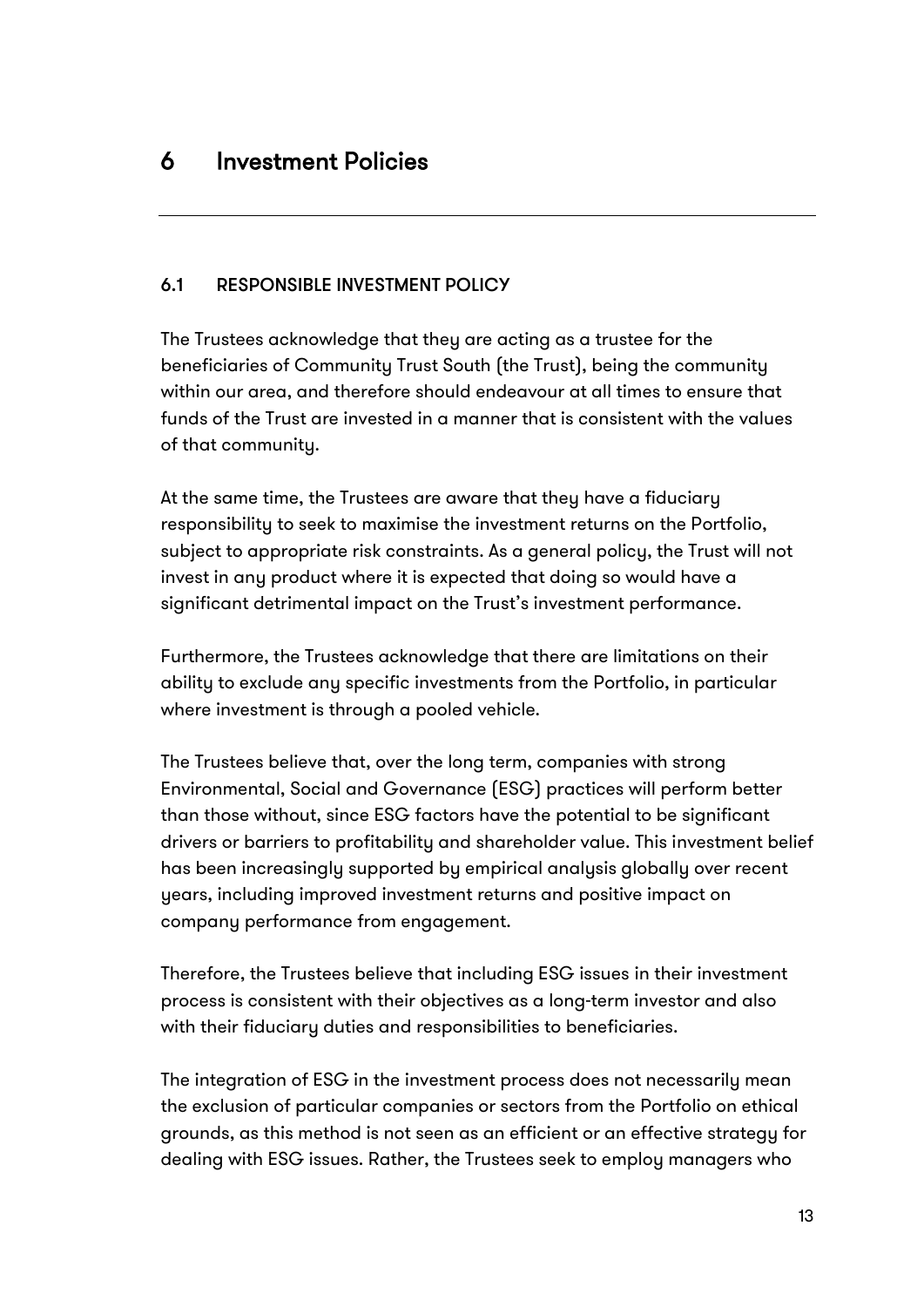incorporate ESG into their company analysis and who actively engage with companies on ESG issues.

However, the Trustees acknowledge that there may be some circumstances in which it is appropriate to consider exclusions of a sector or a specific stock. In particular, the Trustees expect any appointed manager to avoid investing in any company whose activities would be deemed to be unlawful under New Zealand law, notwithstanding that the investment might be domiciled in another country.

#### 6.2 HEDGING POLICY

The Trustees believe that within the Global Share portfolio, some currency exposure is desirable as it can lead to increased diversification; however, for New Zealand based investors there is a premium to be earned by hedging currency exposure. Therefore, the Trustees have determined that the benchmark position for Global Shares is to be 50% hedged.

For all other asset classes the benchmark position is to be 100% hedged, however the Investment Managers may be permitted to take currency risk within their portfolios in order to seek to outperform the benchmark.

#### 6.3 MARKET AND CREDIT RISK MANAGEMENT POLICY

Market risk is mitigated by having a Benchmark Asset Allocation for the Portfolio which is consistent with the objectives for the Trust.

Assets are diversified across a range of asset classes and a wide range of securities is required to be held by each Investment Manager, resulting in a diversified portfolio with limited risk to any single investment.

Except where there is a clear strategic advantage (for example in the Private Equity portfolio), the Trust should hold no more than 2% of the equity of any one company and no holding in a single company should equal more than 2% of the market value of the Portfolio.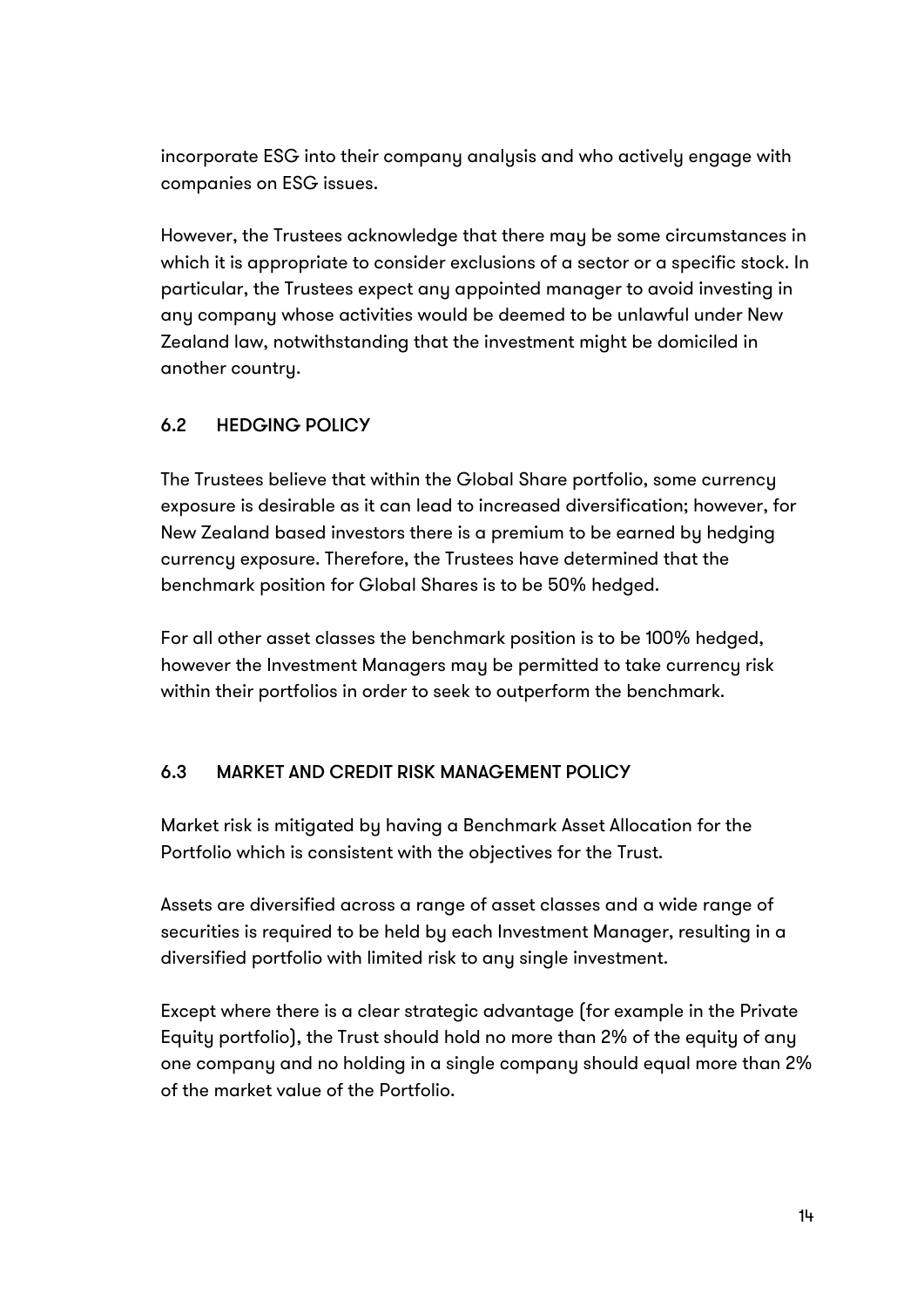#### 6.4 REGIONAL INVESTMENT POLICY

In allocating the assets of the Trust between, and within, the investment sectors it is recognised that the Trust has made a commitment to invest up to \$20m with Invest South and that this investment forms part of the Portfolio's allocation to the Private Equity sector. These funds are to be invested in accordance with the Memorandum of Understanding between the Trust and Invest South.

Impact Investments will be regional by nature and will increase the geographical concentration risk of investments. This risk will be considered as part of the Impact Investing Policy.